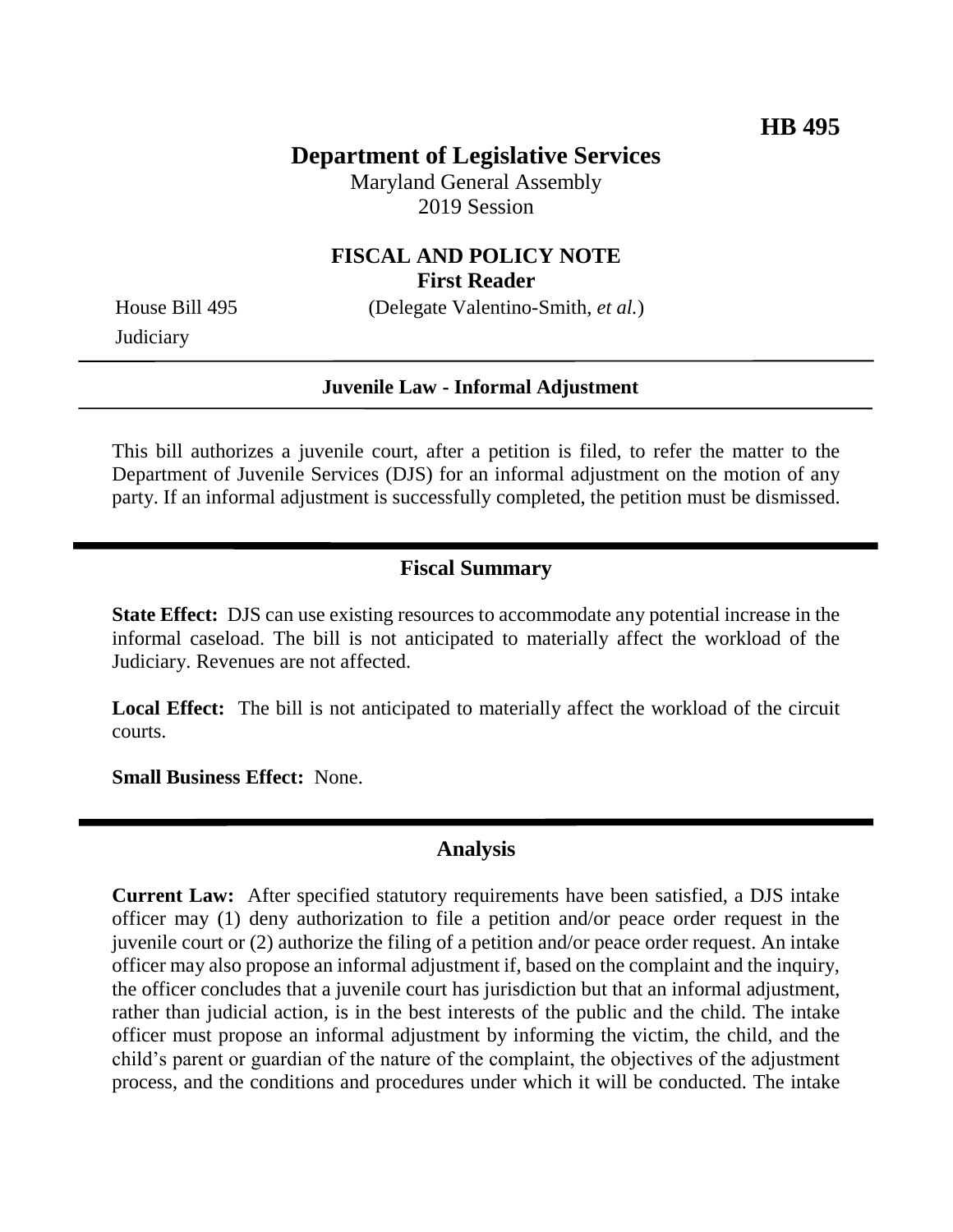officer may not proceed with an informal adjustment unless the victim, the child, and the child's parent or guardian consent to the informal adjustment procedure.

During an informal adjustment process, the child is subject to such supervision as the intake officer deems appropriate. If the intake officer decides to have an intake conference, the child and the child's parent or guardian must appear at the conference. The process may not exceed 90 days unless the time is extended by the court or the intake officer determines that additional time is necessary for the child to complete a program that is part of the informal adjustment process. If, at any time before the completion of an agreed upon informal adjustment, the intake officer believes that it cannot be completed successfully, the intake officer may authorize the filing of or deny authorization to file a petition and/or a peace order request.

If a petition is filed, unless jurisdiction is waived, the juvenile court holds an adjudicatory hearing to determine whether the allegations within a petition are true. A disposition hearing must also be held to determine whether a child needs or requires the court's guidance, treatment, or rehabilitation and, if so, the nature of the guidance, treatment, or rehabilitation. In making a disposition, the juvenile court may:

- place the child on probation or under supervision in the child's own home or in the custody or under the guardianship of a relative or other fit person, on terms the court deems appropriate, including community detention;
- commit the child to the custody or guardianship of DJS or other agency on terms that the court considers appropriate, including designation of the type of facility where the child is to be accommodated; or
- order the child or the child's parents, guardian, or custodian to participate in rehabilitative services that are in the best interest of the child and the family.

**Background:** Of the 19,659 complaints received by DJS in fiscal 2018, 15.2% were handled as an informal adjustment. Formal petitions were authorized in 45.0% of the cases, and the remainder were either resolved at intake or it was determined that there was no jurisdiction.

## **Additional Information**

**Prior Introductions:** SB 856 of 2015, a similar bill, received a hearing in the Senate Judicial Proceedings Committee, but no further action was taken. HB 1235, an identical bill to SB 856, remained in the House Rules and Executive Nominations Committee.